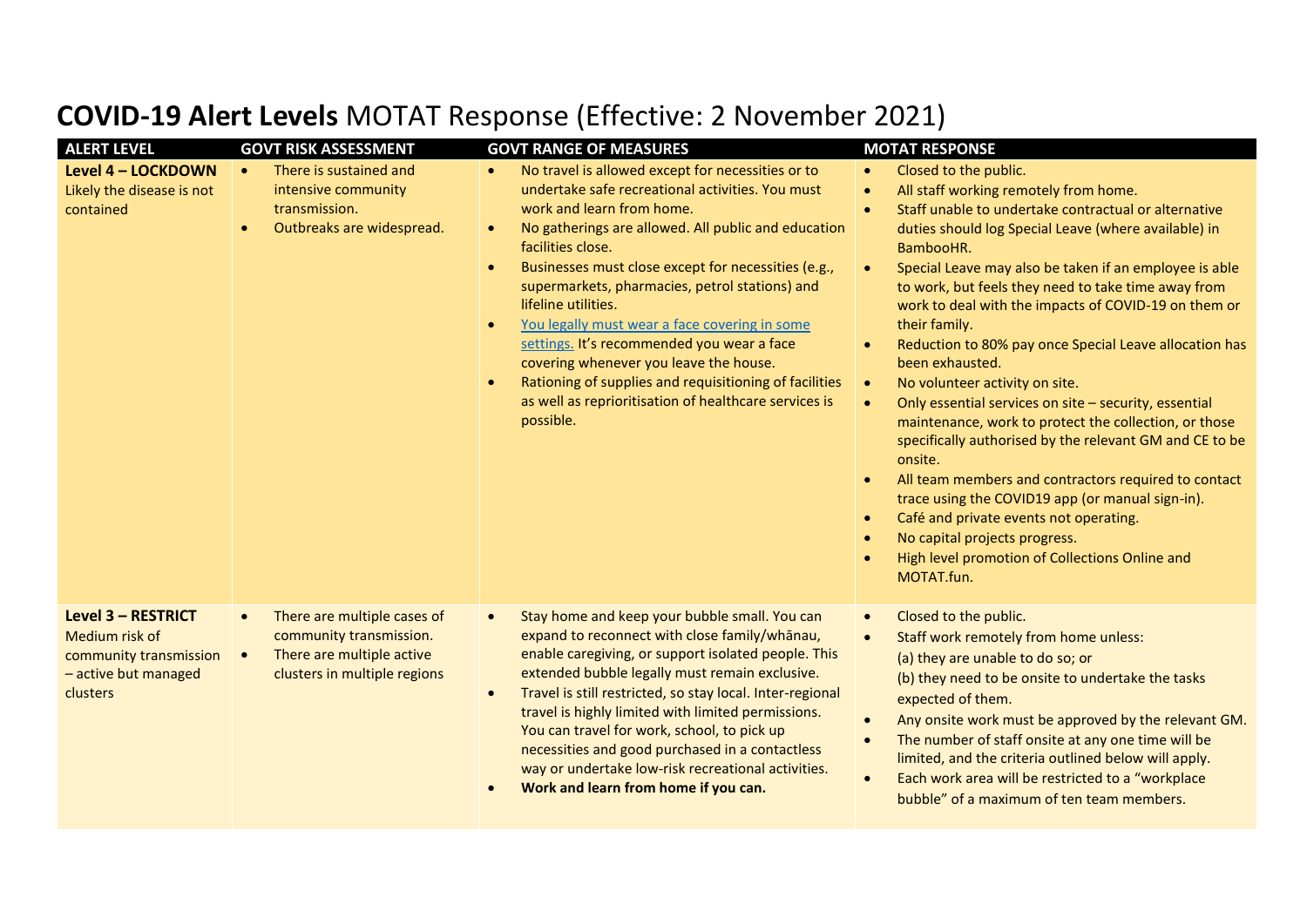- **Only people who can't work from home should return to businesses that can safely open under Alert Level 3.**
- [You legally must wear a face covering in some](https://covid19.govt.nz/health-and-wellbeing/protect-yourself-and-others-from-covid-19/wear-a-face-covering/)  [settings.](https://covid19.govt.nz/health-and-wellbeing/protect-yourself-and-others-from-covid-19/wear-a-face-covering/) It's recommended you wear a face covering whenever you leave the house.
- Gatherings of up to 10 people are only allowed for weddings, civil union ceremonies, funerals and tangihanga. Physical distancing and record keeping are legally required. Food and drink cannot be served.
- When you leave home, keep a 2-metre distance from others when in public or 1-metre in controlled environments like workplaces, where practical
- Customers are only allowed inside specific businesses: supermarkets, banks, primary produce retailers, pharmacies, petrol stations or hardware stores providing goods to trade customers, or if it is an emergency or critical situation.
- Other businesses can open if they trade in a contactless way.
- Public facilities remain closed. Early childhood centres and schools will open for students up to Year 10 for those who can't learn from home.
- Healthcare services should use virtual, non-contact consultations where possible.
- **People at high risk of severe illness, such as older people and those with existing medical conditions, are encouraged to stay at home where possible, and take additional precautions when leaving home. You may choose to work.**
- **All team members on site can only be part of one workplace bubble**.
- Personal distancing within a workplace bubble must be a minimum of one metre.
- Strict hygiene precautions and a minimum of two meters physical distance to be maintained when outside workplace bubble when onsite. A mask or face covering must be worn when within 2 metres of another team member i.e., those in your workplace bubble.
- All vulnerable staff to work remotely from home or, if that is not possible, take Special Leave.
- Staff unable to undertake contractual or alternative duties log Special Leave (where available) in BambooHR.
- Special Leave may also be taken if an employee is able to work, but feels they need to take time away from work to deal with the impacts of COVID-19 on them or their family.
- Reduction to 80% pay once Special Leave allocation has been exhausted.
- No international or domestic business travel and no travel out of the Auckland region.
- No volunteer activity on site unless approved by CE on the recommendation of the appropriate GM.
- Any approved volunteer activity must be undertaken in a workplace bubble, which may limit the number of volunteers that are able to participate.
- Café and private events not operating.
- Capital Projects may commence with approval of the Chief Executive and GM - Business Services.
- Unless otherwise agreed by a GM, contractors may only work onsite independently and may not be part of a MOTAT workplace bubble.
- Contractors are required to enforce and monitor strict hygiene precautions and personal distancing. Masks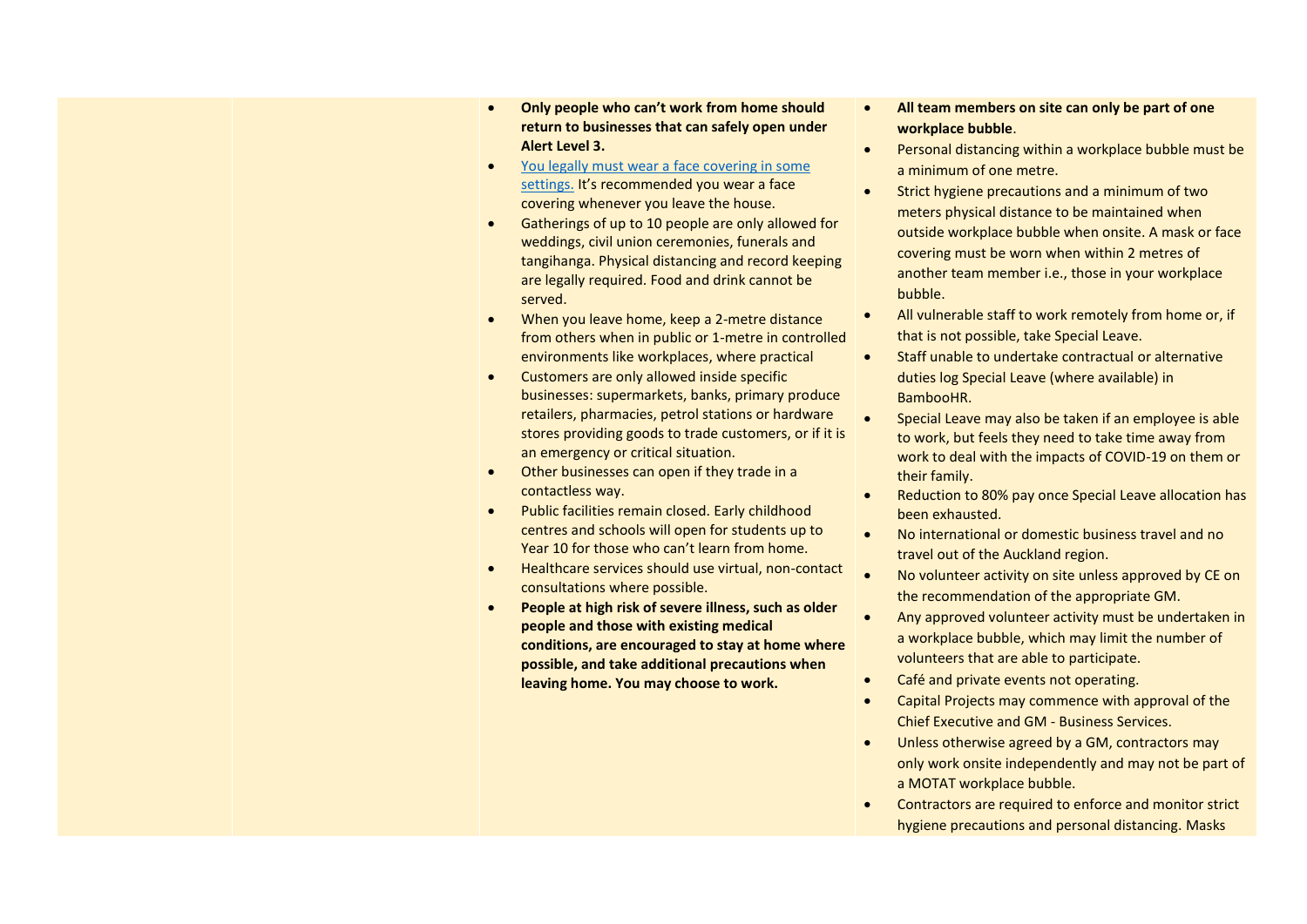|  | must also be worn when within 2 metres of another<br>individual.<br>Contractors may only work onsite if they are complying<br>with the L3 guidelines with respect to their business.<br>Recording and tracking of all team members and<br>contractors on site is required.<br>High-level promotion of Collections Online and<br>MOTAT.fun.<br>All team members and contractors required to contact<br>trace using the COVID19 app (or manual sign-in).<br>Immediately self-isolate and get tested if you have<br>symptoms or suspected contact with COVID-19. |
|--|---------------------------------------------------------------------------------------------------------------------------------------------------------------------------------------------------------------------------------------------------------------------------------------------------------------------------------------------------------------------------------------------------------------------------------------------------------------------------------------------------------------------------------------------------------------|
|--|---------------------------------------------------------------------------------------------------------------------------------------------------------------------------------------------------------------------------------------------------------------------------------------------------------------------------------------------------------------------------------------------------------------------------------------------------------------------------------------------------------------------------------------------------------------|

## **Transition to Alert Level 2 – RESTRICTIONS EASED IN STEPS**

| Step 1 | Some restrictions ease.<br>You are encouraged to<br>continue wearing a face<br>covering when you leave your<br>home and when physical<br>distancing is not possible.   | Outdoor gatherings between 2 households can go<br>$\bullet$<br>ahead, with a maximum of 10 people attending.<br>The natural ventilation outside makes it harder for<br>the virus to spread.<br>You can travel throughout the Auckland region to<br>$\bullet$<br>do an expanded range of outdoor recreation<br>activities. A maximum of 2 households can gather,<br>with a limit of 10 people gathering.<br>Early learning centres can reopen to all children,<br>with a maximum of 10 children in each bubble.<br>Parents and caregivers must wear a face covering<br>when picking up and dropping off their tamariki.<br>Early childhood teachers must wear a face<br>covering. | All MOTAT Alert Level 3 precautions remain in place.                                                                                                                                                                                            |
|--------|------------------------------------------------------------------------------------------------------------------------------------------------------------------------|----------------------------------------------------------------------------------------------------------------------------------------------------------------------------------------------------------------------------------------------------------------------------------------------------------------------------------------------------------------------------------------------------------------------------------------------------------------------------------------------------------------------------------------------------------------------------------------------------------------------------------------------------------------------------------|-------------------------------------------------------------------------------------------------------------------------------------------------------------------------------------------------------------------------------------------------|
| Step 2 | Further restrictions ease.<br>You continue to be<br>encouraged to wear a face<br>covering when you leave your<br>home and when physical<br>distancing is not possible. | Retail can operate, with customers able to enter<br>$\bullet$<br>premises, wearing face coverings and keeping 2<br>metres apart<br>Public facilities like pools, libraries and museums<br>$\bullet$<br>can reopen, with face coverings and 2-metre social<br>distancing required                                                                                                                                                                                                                                                                                                                                                                                                 | Access to MOTAT limited to 100 visitors at any one<br>time and cashless payments only on both sites.<br>Movement around the Museum to be managed to<br>ensure no gatherings of more than 25 people in the<br>same space.<br>No trams operating. |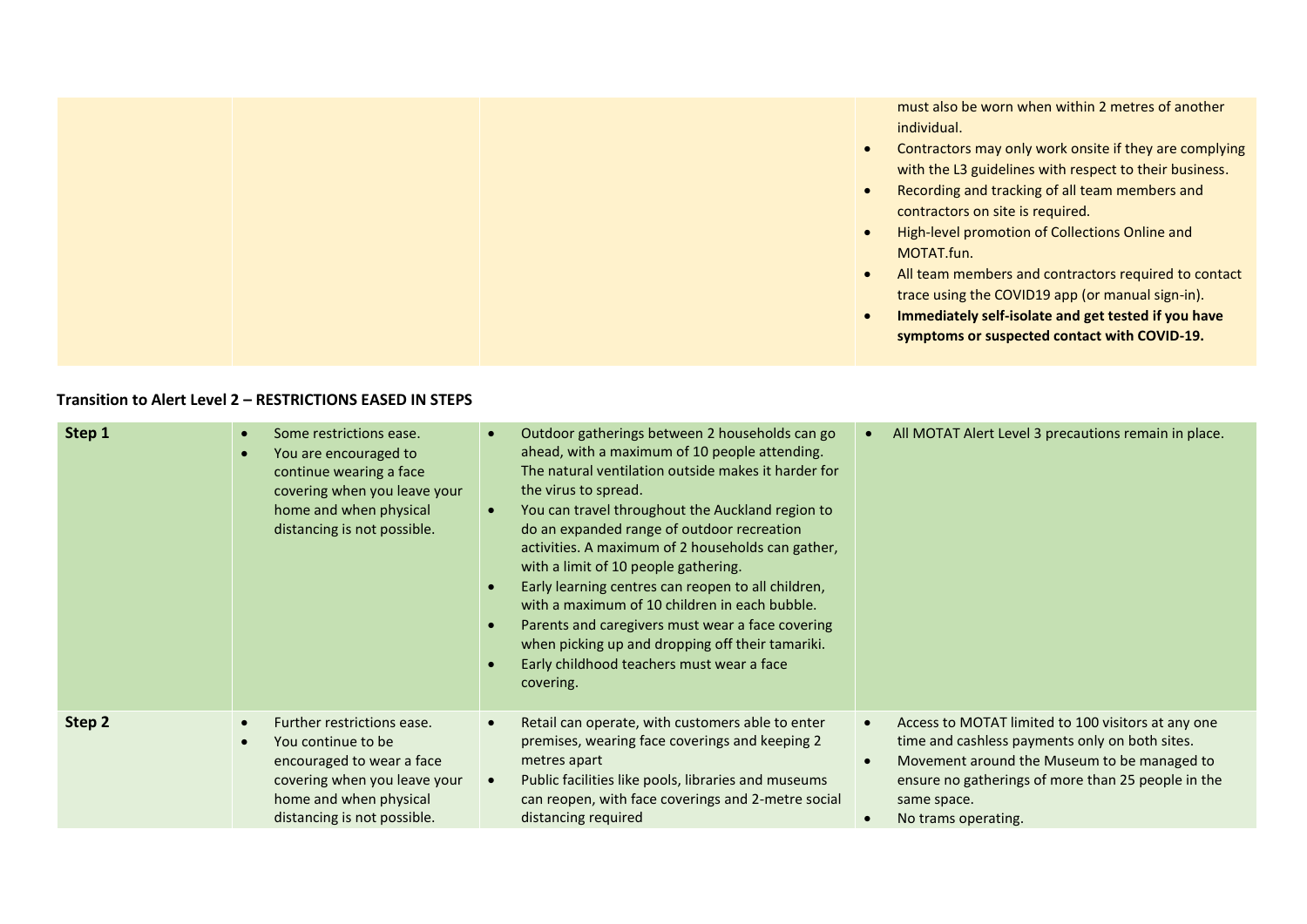|        |                                                                                                                          | Outdoor gatherings of up to 25 people can go<br>ahead.                                                                                                                                                                                                                                                                                                                                                                                                                                                                                                | Education and ECE groups may be onsite with<br>$\bullet$<br>restrictions.<br>Contact tracing in place on all entrances to the site and<br>$\bullet$<br>all spaces that are open to visitors.<br>Enhanced cleaning including weekly deep clean.<br>$\bullet$<br>Masks must also be worn at all times when in visitor<br>$\bullet$<br>spaces and within 2 metres of another team member.<br>Only vaccinated team members on site.<br>$\bullet$<br>Montana can operate the café at their discretion -<br>$\bullet$<br>cashless and takeaway only.<br>All other MOTAT Alert Level 3 precautions remain in<br>$\bullet$<br>place.                                                                                                                                                                                                                                                                                                                                                                                                                                                                                     |
|--------|--------------------------------------------------------------------------------------------------------------------------|-------------------------------------------------------------------------------------------------------------------------------------------------------------------------------------------------------------------------------------------------------------------------------------------------------------------------------------------------------------------------------------------------------------------------------------------------------------------------------------------------------------------------------------------------------|------------------------------------------------------------------------------------------------------------------------------------------------------------------------------------------------------------------------------------------------------------------------------------------------------------------------------------------------------------------------------------------------------------------------------------------------------------------------------------------------------------------------------------------------------------------------------------------------------------------------------------------------------------------------------------------------------------------------------------------------------------------------------------------------------------------------------------------------------------------------------------------------------------------------------------------------------------------------------------------------------------------------------------------------------------------------------------------------------------------|
| Step 3 | Final easing of restrictions<br>$\bullet$<br>before moving to Alert Level 2<br>There is still community<br>transmission. | Hospitality venues, like cafes, bars, and<br>$\bullet$<br>restaurants, can reopen with a limit of 50 people<br>Event facilities likes cinemas, casinos, and theatres<br>$\bullet$<br>can open with a limit of 50 people in a defined<br>space, wearing face coverings and 2-metre physical<br>distancing<br>Close contact businesses, like hairdressers, barbers<br>and beauty salons, can reopen, with workers<br>wearing face coverings<br>Social gatherings, indoors and outdoors, can take<br>place with a limit of 50 people in a defined space. | Access to MOTAT limited to 100 visitors at any one<br>$\bullet$<br>time and cashless payments only on both sites.<br>Public entry and movement around the Museum to be<br>$\bullet$<br>managed to ensure no gatherings of more than 50<br>people in the same space.<br>No trams operating.<br>$\bullet$<br>Education and ECE groups may be onsite with<br>restrictions.<br>Contact tracing in place on all entrances to the site and<br>$\bullet$<br>in all public spaces that can hold 50 people.<br>Enhanced cleaning including weekly deep clean.<br>$\bullet$<br>Masks must also be worn at all times when in visitor<br>$\bullet$<br>spaces and within 2 metres of another team member.<br>Only vaccinated team members on site.<br>$\bullet$<br>Montana can operate the café and run private events<br>for up to 50 people at their sole discretion, and subject<br>to them following the L2 guidelines with respect to<br>their operations and in particular the three "S's (i.e.,<br>Seated, Separated and Single Server).<br>All other MOTAT Alert Level 3 precautions remain in<br>$\bullet$<br>place. |

**Level 2 – REDUCE** Low risk of community • There could be limited community transmission. • You can connect with friends and whānau in person, socialise in groups and go shopping and • Open to the public with restrictions.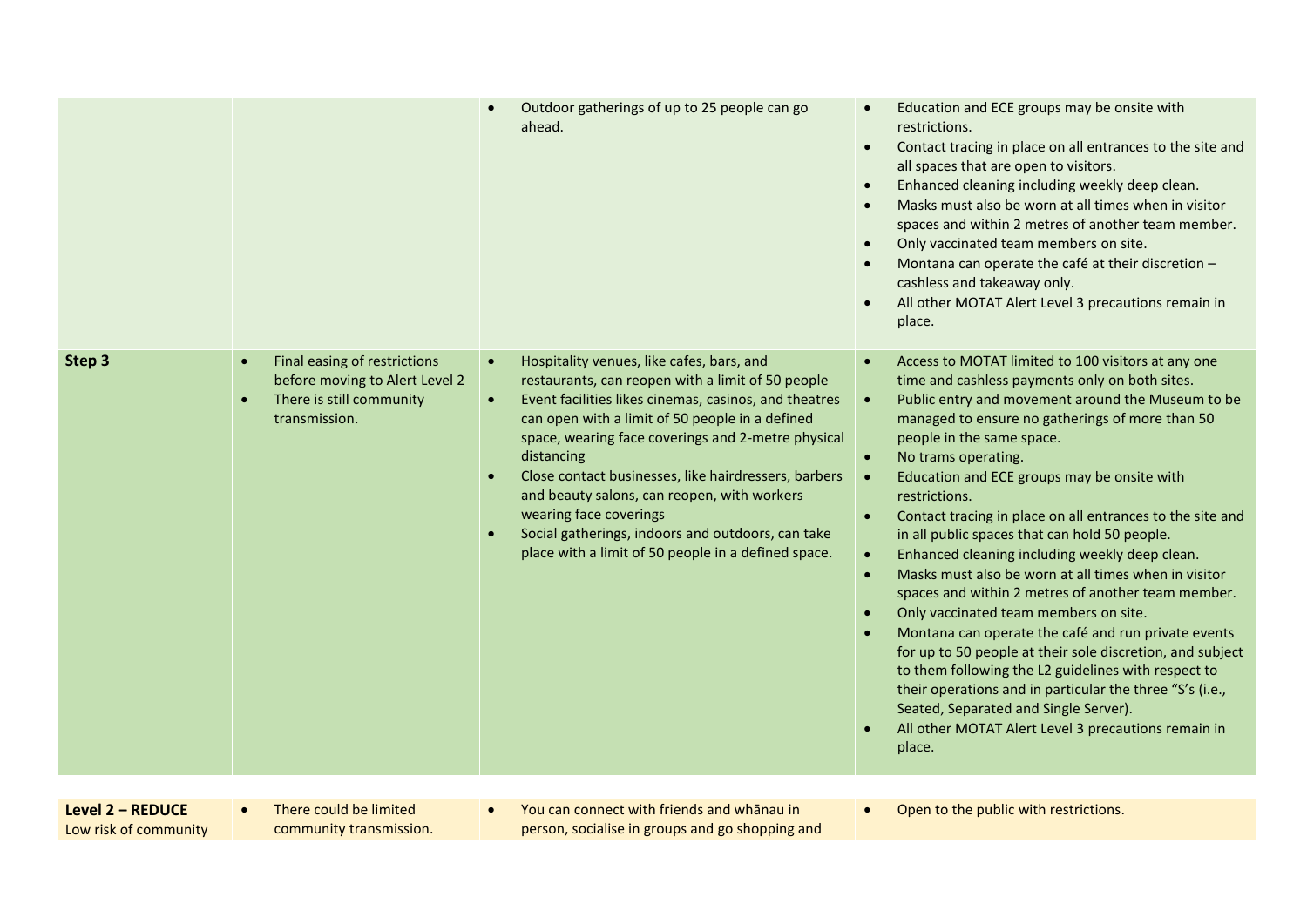| applied area | There are active clusters in<br>more than one region | travel domestically, if following public health<br>guidance.<br>You can return to the place where you work or<br>$\bullet$<br>learn but alternative ways of working are still<br>encouraged<br>Businesses, schools, early learning services, tertiary<br>$\bullet$<br>education providers and public facilities, such as<br>museums, libraries and pools can now all open<br>with additional health measures in place.<br>Gatherings of up to 50 people indoors or 100<br>$\bullet$<br>people outdoors are allowed including weddings,<br>funerals and tangihanga. Mandatory record<br>keeping and physical distancing are legally<br>required.<br>Hospitality businesses legally must keep groups of<br>customers separated and seated. Maximum of 50<br>people indoors or 100 people outdoors in a defined<br>space.<br>Event facilities, including cinemas, stadiums,<br>concert venues and casinos can have up to 50<br>people indoors and 100 people outdoors. You can<br>have more than 50 people in an event facility, but<br>only if the people are in separate 'defined spaces',<br>and there should not be direct airflow between<br>the defined spaces.<br>You legally must wear a face covering in some<br>$\bullet$<br>settings, including in stores and public venues -<br>such as museums and libraries. It's recommended<br>you wear a face covering whenever you leave the<br>house.<br>You legally must wear a face covering if you work<br>at indoor public facilities, for example libraries<br>and museums (but not swimming pools).<br>Health and disability care services can operate as<br>normally as possible.<br>Keep 2 metres apart from people you do not know<br>in public and places like retail stores, libraries,<br>gyms, and museums. | Access to MOTAT limited to 100 visitors at any one<br>$\bullet$<br>time and cashless payments only on both sites.<br>Public entry and movement around the Museum to be<br>$\bullet$<br>managed to ensure no gatherings of more than 50<br>people in the same space.<br>No trams operating.<br>$\bullet$<br>Education groups onsite with restrictions.<br>$\bullet$<br>Contact tracing in place on all entrances to the site and<br>$\bullet$<br>in all public spaces that can hold 50 people.<br>Enhanced cleaning including weekly deep clean.<br>$\bullet$<br>Masks must also be worn at all times when in visitor<br>$\bullet$<br>spaces and within 2 metres of another team member.<br>Personal hygiene and physical distancing managed<br>$\bullet$<br>through the design of our environments and<br>programmes.<br>$\bullet$<br>Stricter hygiene precautions, and personal distancing<br>of two metres between strangers, in entrance queues,<br>public, and exhibition spaces.<br>Physical distancing of one metre to be maintained in all<br>$\bullet$<br>team member spaces.<br>No meetings or workgroups of more than 50 people.<br>$\bullet$<br>$\bullet$<br>Clear signage and processes advising people (visitors,<br>team members, and contractors) to stay home if they<br>feel unwell. If you are unwell get a COVID-19 test.<br>Rotation of staff between remote and onsite working<br>$\bullet$<br>and flexible working hours - working from home<br>continues to be encouraged where it doesn't impact on<br>the Museum operation.<br>Vulnerable staff may choose to work onsite or<br>$\bullet$<br>remotely from home. If neither is possible, take Special<br>Leave.<br>Staff unable to undertake contractual or alternative<br>$\bullet$<br>duties due to COVID19 restrictions log leave in<br>BambooHR.<br>Special Leave may also be taken if an employee feels<br>$\bullet$<br>they need to take time away from work to deal with<br>the impacts of COVID-19 on them or their family. |
|--------------|------------------------------------------------------|--------------------------------------------------------------------------------------------------------------------------------------------------------------------------------------------------------------------------------------------------------------------------------------------------------------------------------------------------------------------------------------------------------------------------------------------------------------------------------------------------------------------------------------------------------------------------------------------------------------------------------------------------------------------------------------------------------------------------------------------------------------------------------------------------------------------------------------------------------------------------------------------------------------------------------------------------------------------------------------------------------------------------------------------------------------------------------------------------------------------------------------------------------------------------------------------------------------------------------------------------------------------------------------------------------------------------------------------------------------------------------------------------------------------------------------------------------------------------------------------------------------------------------------------------------------------------------------------------------------------------------------------------------------------------------------------------------------------------------------------------------------------------|--------------------------------------------------------------------------------------------------------------------------------------------------------------------------------------------------------------------------------------------------------------------------------------------------------------------------------------------------------------------------------------------------------------------------------------------------------------------------------------------------------------------------------------------------------------------------------------------------------------------------------------------------------------------------------------------------------------------------------------------------------------------------------------------------------------------------------------------------------------------------------------------------------------------------------------------------------------------------------------------------------------------------------------------------------------------------------------------------------------------------------------------------------------------------------------------------------------------------------------------------------------------------------------------------------------------------------------------------------------------------------------------------------------------------------------------------------------------------------------------------------------------------------------------------------------------------------------------------------------------------------------------------------------------------------------------------------------------------------------------------------------------------------------------------------------------------------------------------------------------------------------------------------------------------------------------------------------------------------------------------------------|
|--------------|------------------------------------------------------|--------------------------------------------------------------------------------------------------------------------------------------------------------------------------------------------------------------------------------------------------------------------------------------------------------------------------------------------------------------------------------------------------------------------------------------------------------------------------------------------------------------------------------------------------------------------------------------------------------------------------------------------------------------------------------------------------------------------------------------------------------------------------------------------------------------------------------------------------------------------------------------------------------------------------------------------------------------------------------------------------------------------------------------------------------------------------------------------------------------------------------------------------------------------------------------------------------------------------------------------------------------------------------------------------------------------------------------------------------------------------------------------------------------------------------------------------------------------------------------------------------------------------------------------------------------------------------------------------------------------------------------------------------------------------------------------------------------------------------------------------------------------------|--------------------------------------------------------------------------------------------------------------------------------------------------------------------------------------------------------------------------------------------------------------------------------------------------------------------------------------------------------------------------------------------------------------------------------------------------------------------------------------------------------------------------------------------------------------------------------------------------------------------------------------------------------------------------------------------------------------------------------------------------------------------------------------------------------------------------------------------------------------------------------------------------------------------------------------------------------------------------------------------------------------------------------------------------------------------------------------------------------------------------------------------------------------------------------------------------------------------------------------------------------------------------------------------------------------------------------------------------------------------------------------------------------------------------------------------------------------------------------------------------------------------------------------------------------------------------------------------------------------------------------------------------------------------------------------------------------------------------------------------------------------------------------------------------------------------------------------------------------------------------------------------------------------------------------------------------------------------------------------------------------------|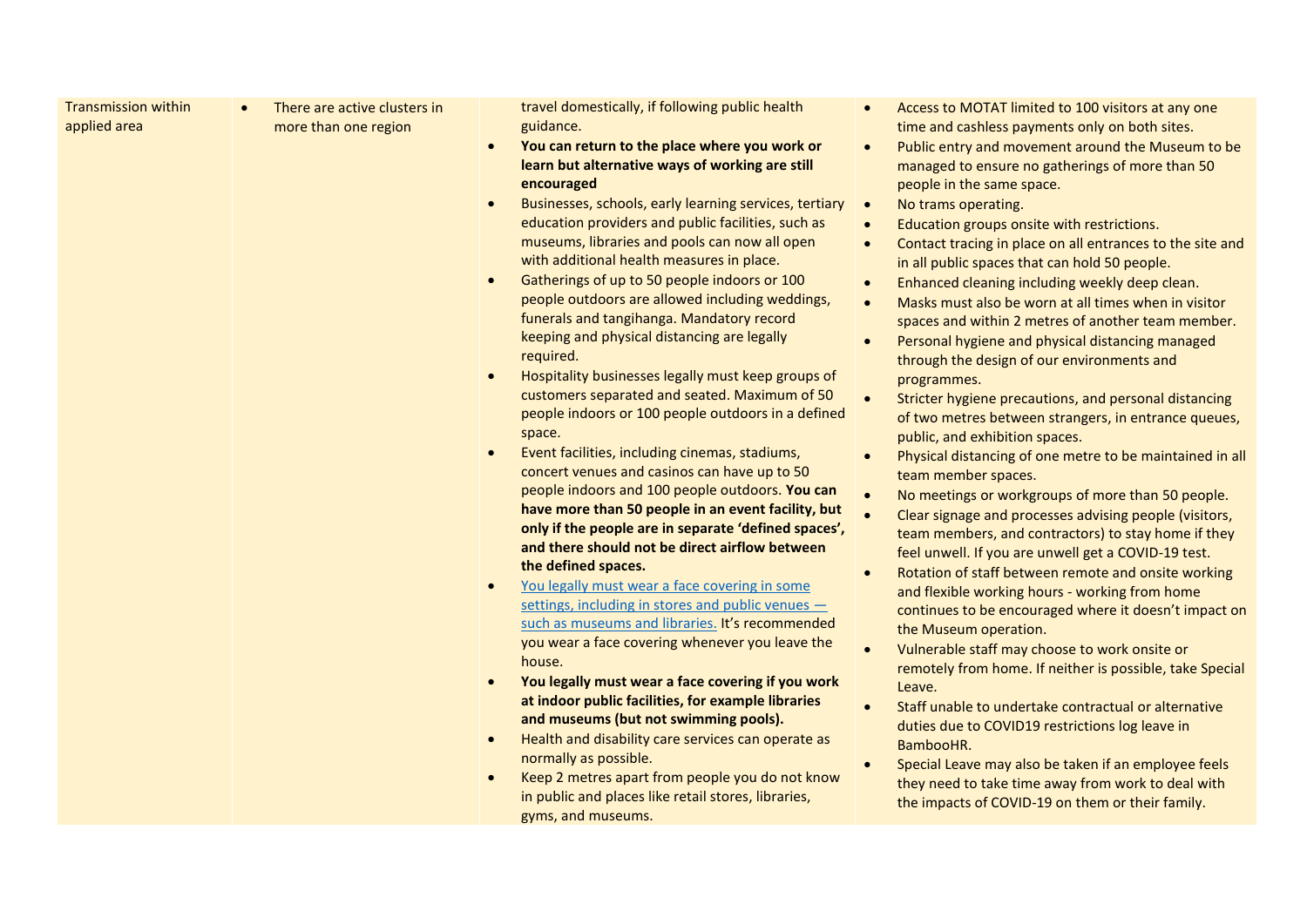|                                                                 |                                                                                                                                                                                | Keep 1 metres apart from people in other places<br>$\bullet$<br>like office buildings and factories, and in places<br>where there is a cap on numbers, like cinemas and<br>hospitality.<br>People at higher risk of severe illness from COVID-<br>$\bullet$<br>19 (for example, those with underlying medical<br>conditions, especially if not well-controlled, and<br>older people) are encouraged to take additional<br>precautions when leaving home, unless fully<br>vaccinated. You may work, if you agree with your<br>employer that you can do so safely.<br>Sport and recreation activities are allowed, subject<br>$\bullet$<br>to conditions on gatherings, record keeping, and<br>physical distancing.<br>Public transport must be seated only.<br>$\bullet$ | Reduction to 80% pay once Special Leave allocation has<br>$\bullet$<br>been exhausted.<br>Domestic business travel to be approved by CE on<br>$\bullet$<br>recommendation of appropriate GM.<br>No international business travel.<br>$\bullet$<br>No volunteer activity on site unless approved by CE on<br>$\bullet$<br>recommendation of appropriate GM.<br>Only vaccinated team members on site.<br>$\bullet$<br>Montana can operate the café and run private events<br>$\bullet$<br>for up to 50 people at their sole discretion, and subject<br>to them following the L2 guidelines with respect to<br>their operations and in particular the three "S's (i.e.,<br>Seated, Separated and Single Server).<br>Capital Projects may commence, or continue if started<br>$\bullet$<br>in Alert Level 3, with approval of GM - Business<br>Services.<br>All team members and contractors required to contact<br>$\bullet$<br>trace using the COVID19 app (or manual sign-in).<br>High-level promotion of Collections Online and<br>$\bullet$<br>MOTAT.fun.<br>Immediately self-isolate and get tested if you have<br>symptoms or suspected contact with COVID-19. |
|-----------------------------------------------------------------|--------------------------------------------------------------------------------------------------------------------------------------------------------------------------------|-------------------------------------------------------------------------------------------------------------------------------------------------------------------------------------------------------------------------------------------------------------------------------------------------------------------------------------------------------------------------------------------------------------------------------------------------------------------------------------------------------------------------------------------------------------------------------------------------------------------------------------------------------------------------------------------------------------------------------------------------------------------------|-------------------------------------------------------------------------------------------------------------------------------------------------------------------------------------------------------------------------------------------------------------------------------------------------------------------------------------------------------------------------------------------------------------------------------------------------------------------------------------------------------------------------------------------------------------------------------------------------------------------------------------------------------------------------------------------------------------------------------------------------------------------------------------------------------------------------------------------------------------------------------------------------------------------------------------------------------------------------------------------------------------------------------------------------------------------------------------------------------------------------------------------------------------------|
| Level 1 - PREPARE<br>The disease is contained<br>in New Zealand | COVID-19 is uncontrolled<br>$\bullet$<br>overseas.<br>There could be sporadic<br>$\bullet$<br>imported cases.<br>There could be isolated local<br>transmission in New Zealand. | All businesses, facilities, schools, education<br>$\bullet$<br>providers and workplaces can open. NZ COVID<br>Tracer QR codes issued by the NZ Government<br>legally must be displayed in workplaces and on<br>public transport.<br>There are no restrictions on personal movement or<br>gatherings.<br>In all other settings you are encouraged to<br>$\bullet$<br>maintain a record of where you have been.<br>You legally must wear a face covering if you are<br>aged 12 and over when: - using public transport<br>and airplanes (excluding inter-island ferries and<br>school buses). - exclusions apply for people with<br>disabilities or mental health conditions.                                                                                             | Open to the public with trams operating and education<br>$\bullet$<br>groups onsite.<br>Entry to sites managed to avoid bottle necks.<br>$\bullet$<br>Enhanced cleaning schedule including weekly deep<br>clean.<br>All staff on site but may be rostered to work remotely<br>from home; employees encouraged to work within<br>flexible working guidelines.<br>Special Leave continues to be available for COVID-<br>related reasons.<br>Continue with hygiene precautions.<br>$\bullet$<br>Team members may wear a mask or face covering if<br>$\bullet$<br>they choose to do so, in particular if they are required<br>to be within 2 metres of another person.                                                                                                                                                                                                                                                                                                                                                                                                                                                                                                |